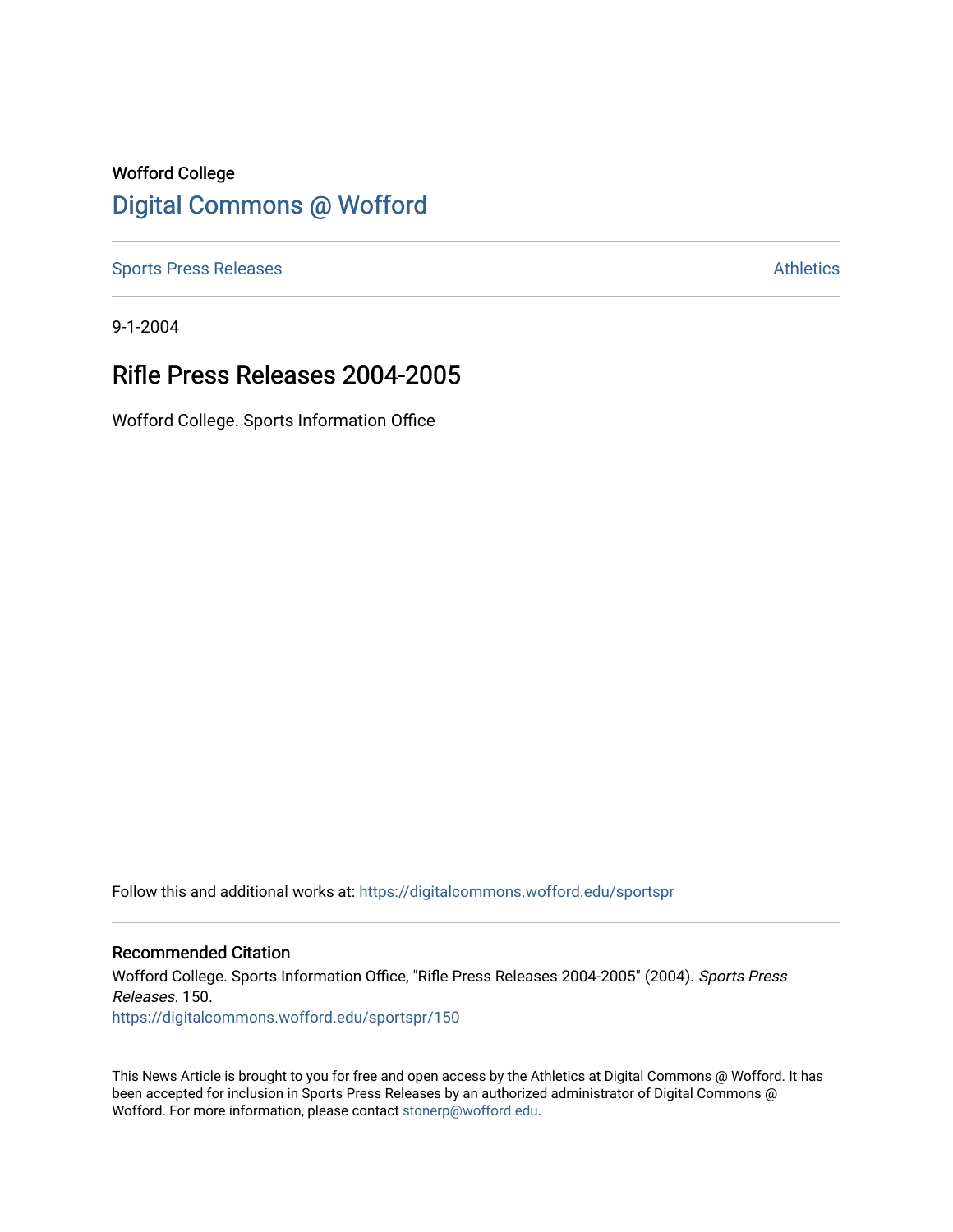**To:** Woods, Travis J. WoodsTJ@Wofford.Edu

#### **Wofford rifle participated at the U.S. Army Marksmanship Invitational Sept. 22, 2004**

Last weekend, Sept. 18 and 19, the Wofford rifle squad opened its second campaign as a varsity program by facing N.C. State and The Citadel at the U.S. Army Marksmanship Invitational in Fort Benning, Ga.

In action Saturday, Sept. 18, against N.C. State, senior Jennifer Ferguson (Duluth, Ga.) led the team with a 540 out of a possible 600. Junior Robert Merting (Walterboro, S.C.) posted a 408.

Rounding out the individual tallies were senior Leslie Gilbert (Inman, S.C.) with a 342 and sophomore Phillip King (Spartanburg, S.C.) with a 320.

Wofford recorded a team total of 1610 while the Wolfpack notched a total of 2266.

The second contest of the weekend was Sunday, Sept. 19, versus The Citadel. The Terriers increased their team score to 1857, but it was not enough as the Bulldogs fired a 2223.

Ferguson again led the squad in individual scoring with a 544, followed by sophomore Cadill Maharaj (Mt. Pleasant, S.C.) who registered a 450.

Merting recorded a 448 and Gilbert fired a 415 to round out the Wofford scores.

Under the direction of Lt. Col. Randy Hall, the Terriers will continue their season Oct. 23 when they open Southeastern Air Rifle Conference competition at Birmingham-Southern College in Birmingham, Ala.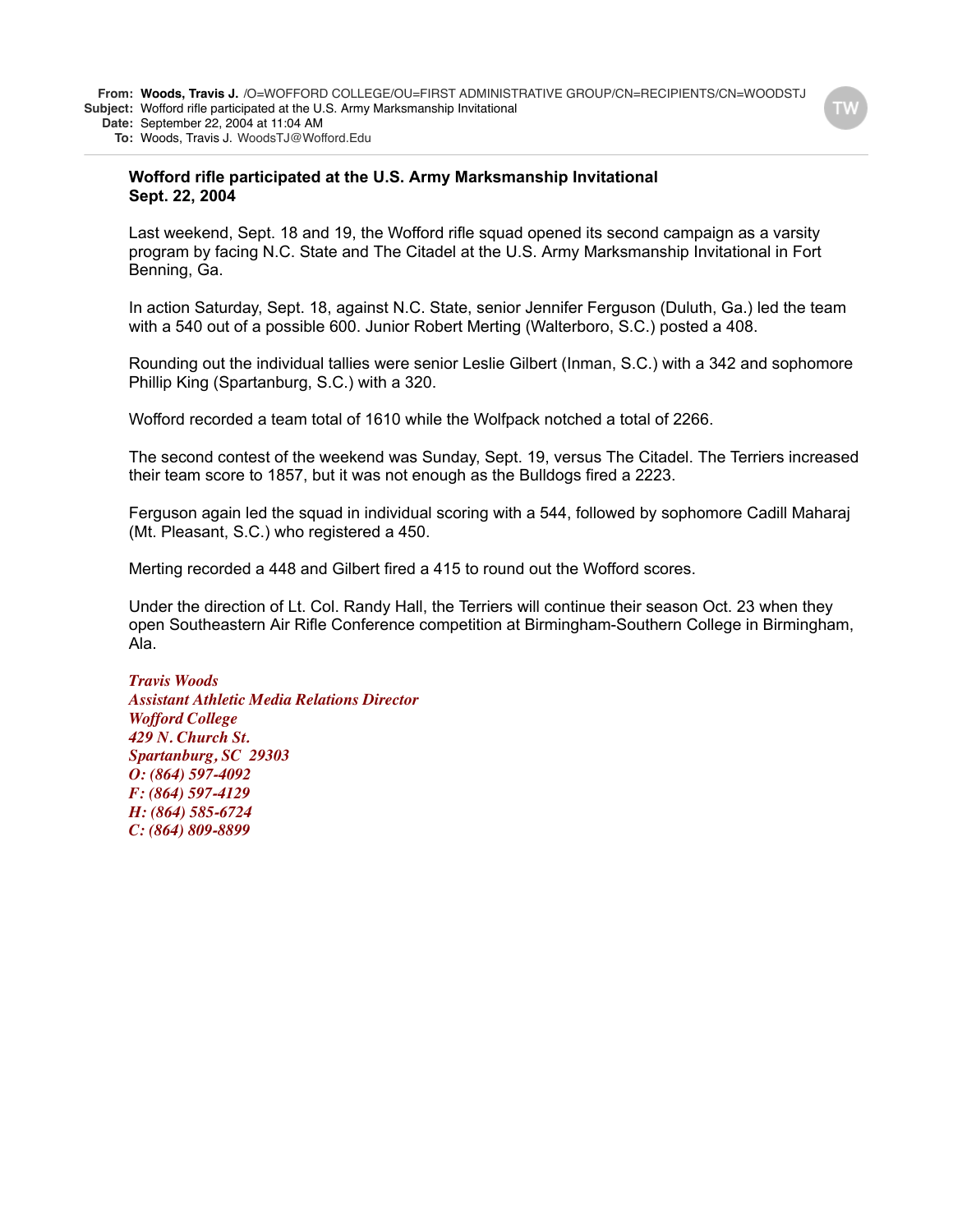**Wofford rifle announces 2004-05 schedule**

## **Oct. 22, 2004**

The Wofford rifle team, in its second season of varsity status, along with head coach Randy Hall have announced its 2004-05 schedule. The Terriers' newest varsity sport will participate for the secondstraight season in the Southeastern Air Rifle Conference (SEARC) with Augusta State, Birmingham-Southern, The Citadel, Clemson, Georgia Military College, Mercer, N.C. State and North Georgia College State.

Wofford will open its season Saturday in the first of five SEARC matches. The contest will take place in Birmingham, Ala., on the Birmingham-Southern campus.

In its lone dual home match of the season, the squad will welcome The Citadel to Spartanburg. The rifle team fires its matches in the rear of the Curry Building on campus.

The Terriers return to action Nov. 13 at another SEARC match, which will be hosted by N.C. State in Raleigh, N.C.

After the holidays, Wofford will host its a conference event, Jan. 22.

The final regular-season match and collegiate sectional will be Feb. 12 at The Citadel in Charleston, S.C.

The Terriers then close their season Feb. 26 at the SEARC League Championship at Georgia Military College in Milledgeville, Ga.

2004-05 Wofford Rifle Schedule: Oct. 23--SEARC 1--Birmingham, Ala. (Birmingham-Southern) Oct. 30--The Citadel--Spartanburg, S.C. Nov. 13--SEARC 2--Raleigh, N.C. (N.C. State) Jan. 22--SEARC 3--Spartanburg, S.C. (Wofford) Feb. 12--SEARC 4/Collegiate Sectional--Charleston, S.C. (The Citadel) Feb. 26--SEARC League Championshp--Milledgeville, Ga. (Georgia Military College)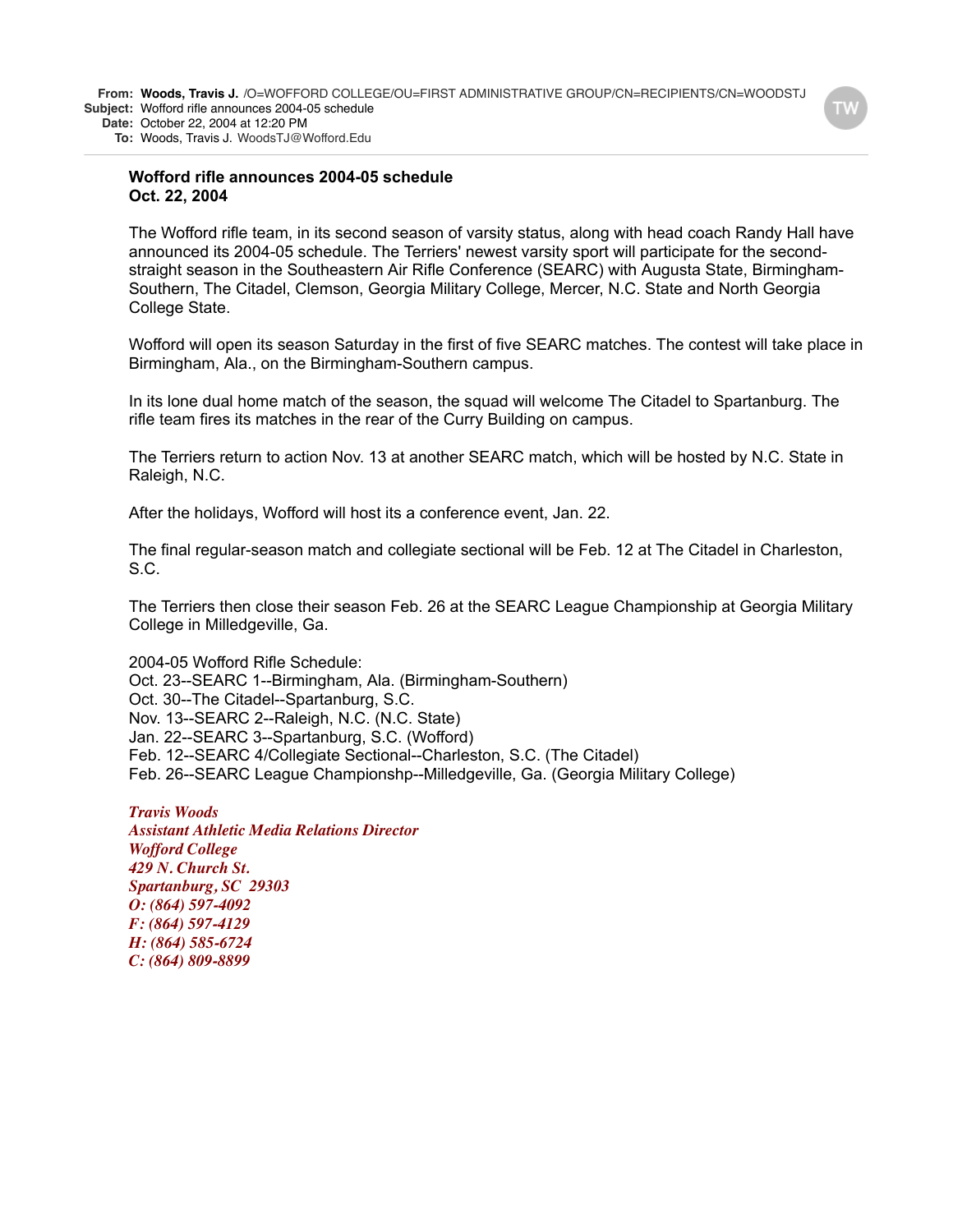**Date:** October 25, 2004 at 1:24 PM

**To:** Woods, Travis J. WoodsTJ@Wofford.Edu

#### **Terrier rifle finishes season-opening match in Birmingham Oct. 25, 2004**

Led by sophomore Nikil Swamy (Aiken, S.C.), the Wofford rifle team kicked off its second season as a varsity sport Saturday at a Southeastern Air Rifle Conference (SEARC) match on the Birmingham-Southern campus in Birmingham, Ala.

Swamy netted a 514 out of 600, including a team-high tying 10 centers to pace the Terriers. Three points behind was sophomore Cadill Maharaj (Mt. Pleasant, S.C.) with a 511 and four centers.

Senior Leslie Gilbert (Inman, S.C.) shot a 495 with a team-high tying 10 centers and junior Josh Kerr (Albany, Ga.) notched two centers on his way to recording a 420. Rounding out the Wofford scores was sophomore Paige Matthews (Seneca, S.C.) with a 340.

Among the SEARC teams in the match, the Terriers placed fifth out of six. Four teams counted their tallies for NCAA purposes with Wofford garnering a fourth-place result.

Wofford will continue its season Saturday versus The Citadel on campus in the Terriers' lone dual match of the season. The two teams will square off beginning at 8 a.m. at the Wofford rifle range, located in the rear of the Curry Building.

Wofford Individuals: Nikil Swamy--514--10 centers Cadill Maharaj--511--4 centers Leslie Gilbert--495--10 centers Josh Kerr--420--2 centers Paige Matthews--340--0 centers

SEARC Team Scores: 1--Birmingham-Southern--2293--100 centers 2--North Georgia College and State University--2220--66 centers 3--The Citadel--2205--67 centers 4--Georgia Military College--2106--52 centers 5--Wofford--1940--26 centers 6--Augusta State--1770--19 centers

NCAA Team Scores: 1--Birmingham-Southern (gold)--2273--95 centers 2--The Citadel--2205--67 centers 3--Birmingham-Southern (black)--2203--58 centers 4--Wofford--1940--24 centers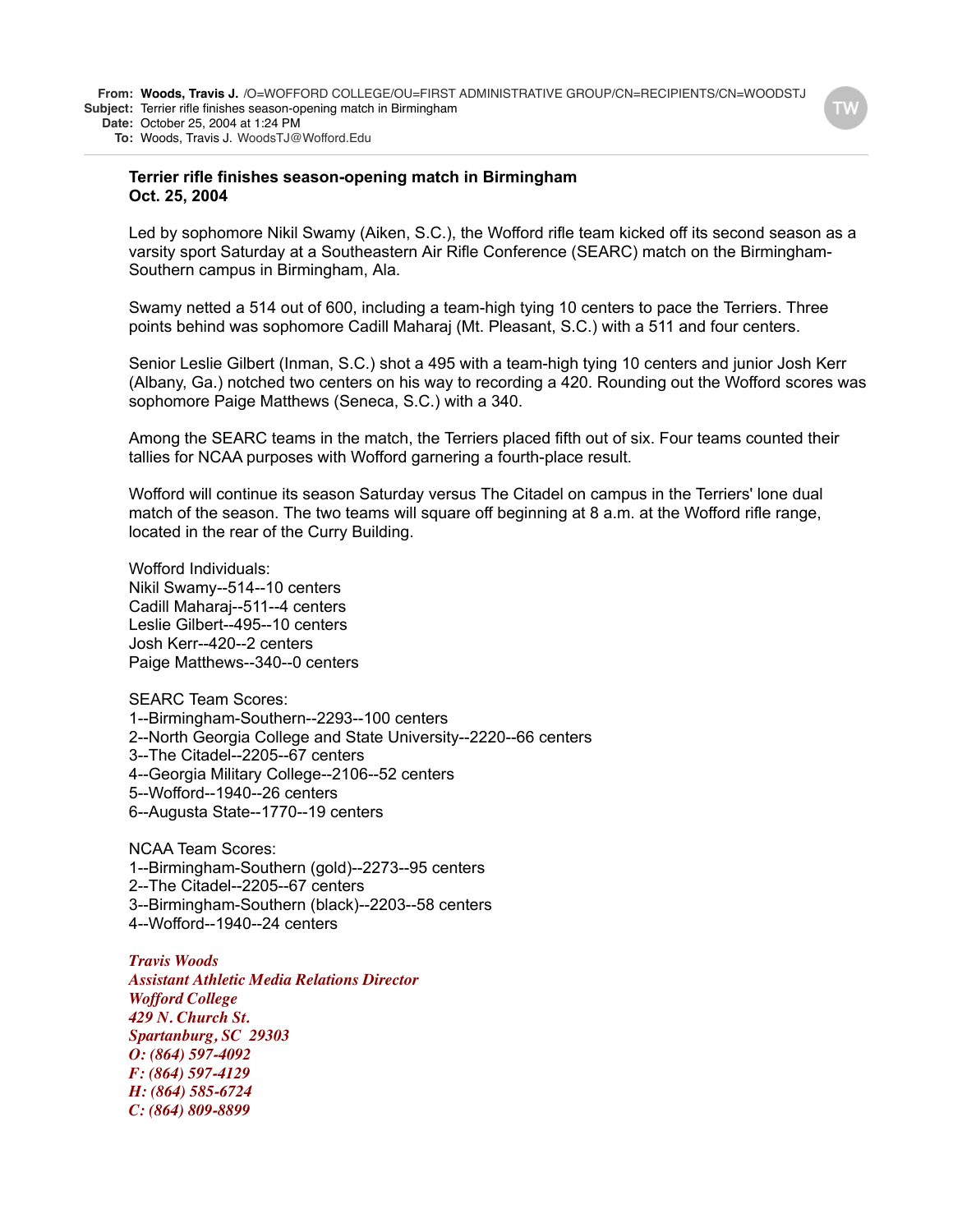#### **Terrier rifle drops dual match to The Citadel Nov. 1, 2004**

In its only dual match of the season, the Wofford rifle team dropped a 2143-2014 decision to The Citadel last Saturday in Spartanburg, S.C. The Terriers are competing in their second season as a varsity sport.

First-year shooter and sophomore Nikil Swamy (Aiken, S.C.) led Wofford for the second straight contest with a 516 out of a possible 600 with a team-high eight centers. Just four points behind him was sophomore Cadill Maharaj (Mt. Pleasant, S.C.) with a 512 and six centers.

Senior Jennifer Ferguson (Duluth, Ga.) posted a 497 with four centers while senior Leslie Gilbert (Inman, S.C.) rounded out the Terrier scores with a 489, including four centers.

Sarah Deuschle captured the top individual score with a 557 and 23 centers while Amara Atella tallied a 556 and 15 centers for the Bulldogs.

Wofford's record now stands at 0-1, while The Citadel improves to 1-0.

The Terriers will next compete Nov. 13 at a Southeastern Air Rifle Conference (SEARC) match in Raleigh, N.C. The event will be hosted by league foe N.C. State beginning at 8 a.m.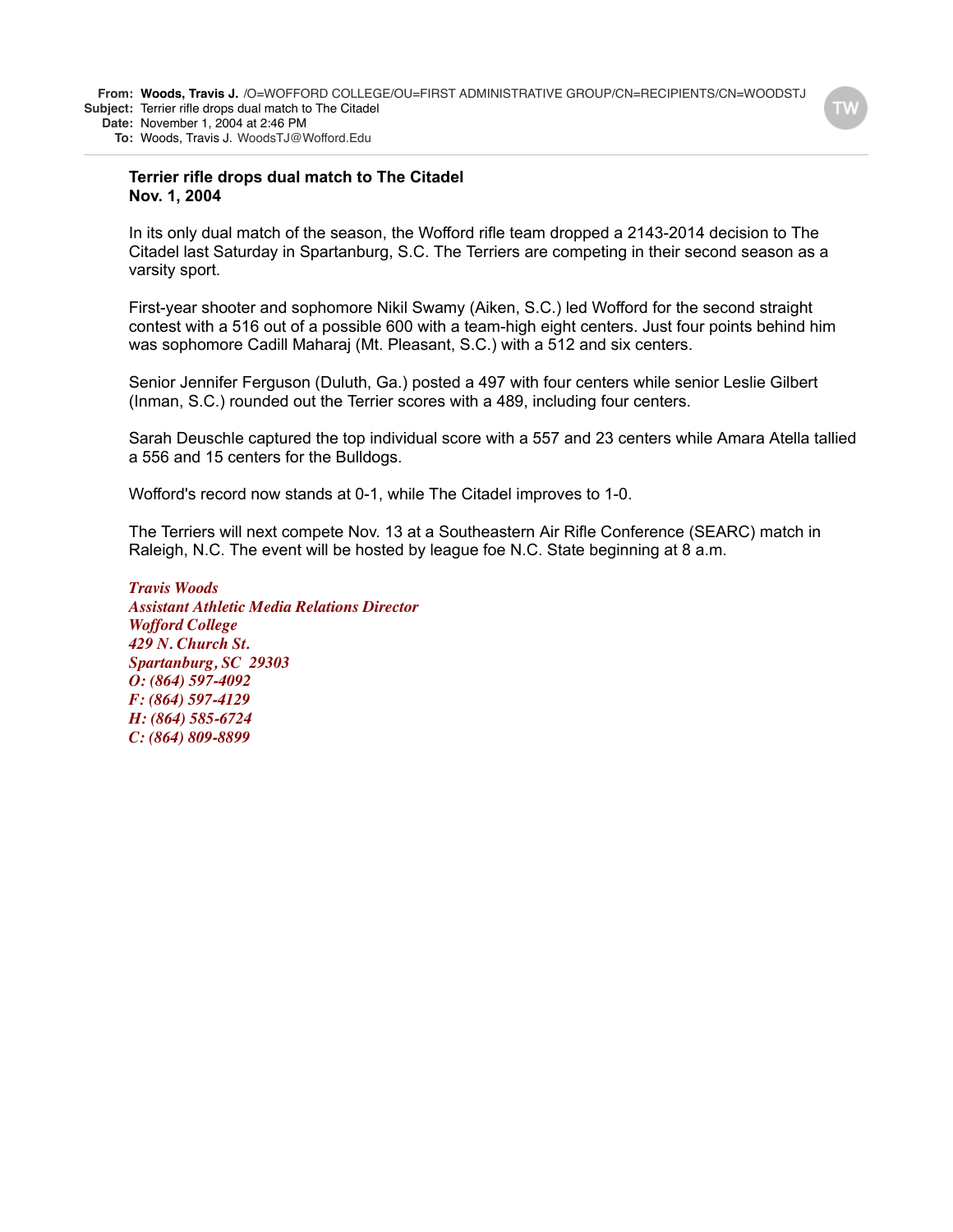#### **Wofford rifle finishes fourth in Raleigh Nov. 15, 2004**

The Wofford rifle team competed this past Saturday in a Southeastern Air Rifle Conference (SEARC) match in Raleigh, N.C., against league foes N.C. State and The Citadel. The Terriers placed fourth with a score of 2,013 among the schools, as The Citadel had two teams represented in the contest.

Wofford was led by sophomore Cadill Maharaj (Mt. Pleasant, S.C.) with a 526 out of 600, including 14 centers. Freshman Lee Shutt (Bennettsville, S.C.), competing in his first NCAA match, fired a 522 with 11 centers.

Senior Jennifer Ferguson (Duluth, Ga.) registered a 521 and six centers while sophomore Paige Matthews (Seneca, S.C.) notched a 444 with a pair of centers. Matthews was also competing in her first NCAA match.

The host Wolfpack won the event with a 2275 and 100 centers.

Wofford will return to the range Jan. 22, 2005, when it hosts a SEARC match in Spartanburg, S.C.

Team Scores: N.C. State--2275--100 centers The Citadel men--2228--90 centers The Citadel women--2219--76 centers Wofford--2013--33 centers

Wofford Individuals: Cadill Maharaj--526--14 centers Lee Shutt--522--11 centers Jennifer Ferguson--521--6 centers Paige Matthews--444--2 centers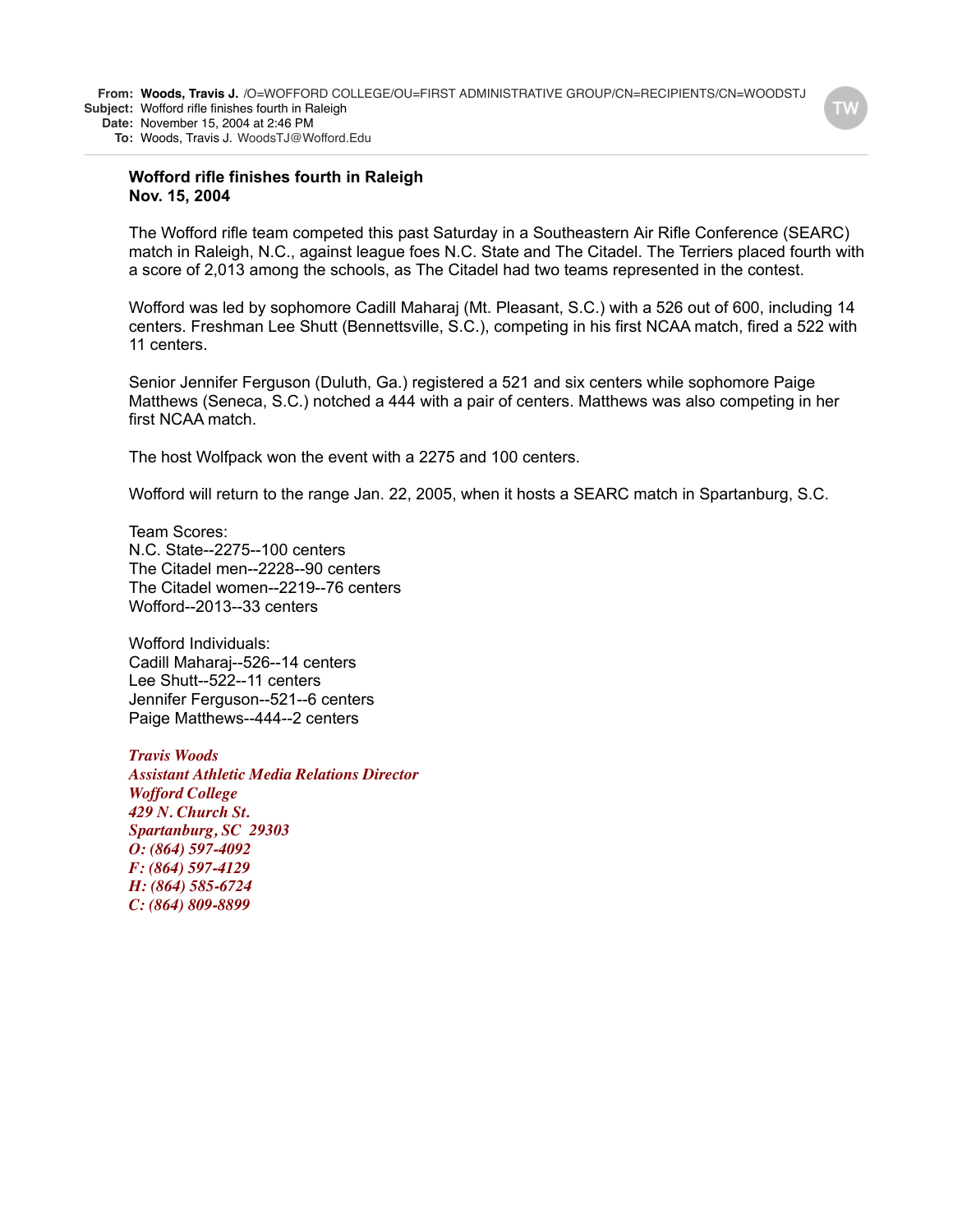#### **Rifle opens spring campaign in historic fashion Jan. 20, 2005**

The Wofford rifle team will resume its 2004-05 season by hosting a number of schools from the SEARC (Southeastern Air Rifle Conference) Saturday at 8 a.m.

The match will take place in historic Andrews Field House, marking the first varsity athletic event in the facility since the basketball teams last played there in January 1981.

The Terriers competed in four fall contests, the last being Nov. 13 in Raleigh, N.C. Wofford also participated in a dual match Oct. 30 versus The Citadel.

Randy Hall serves as the head coach for the second-year varsity sport.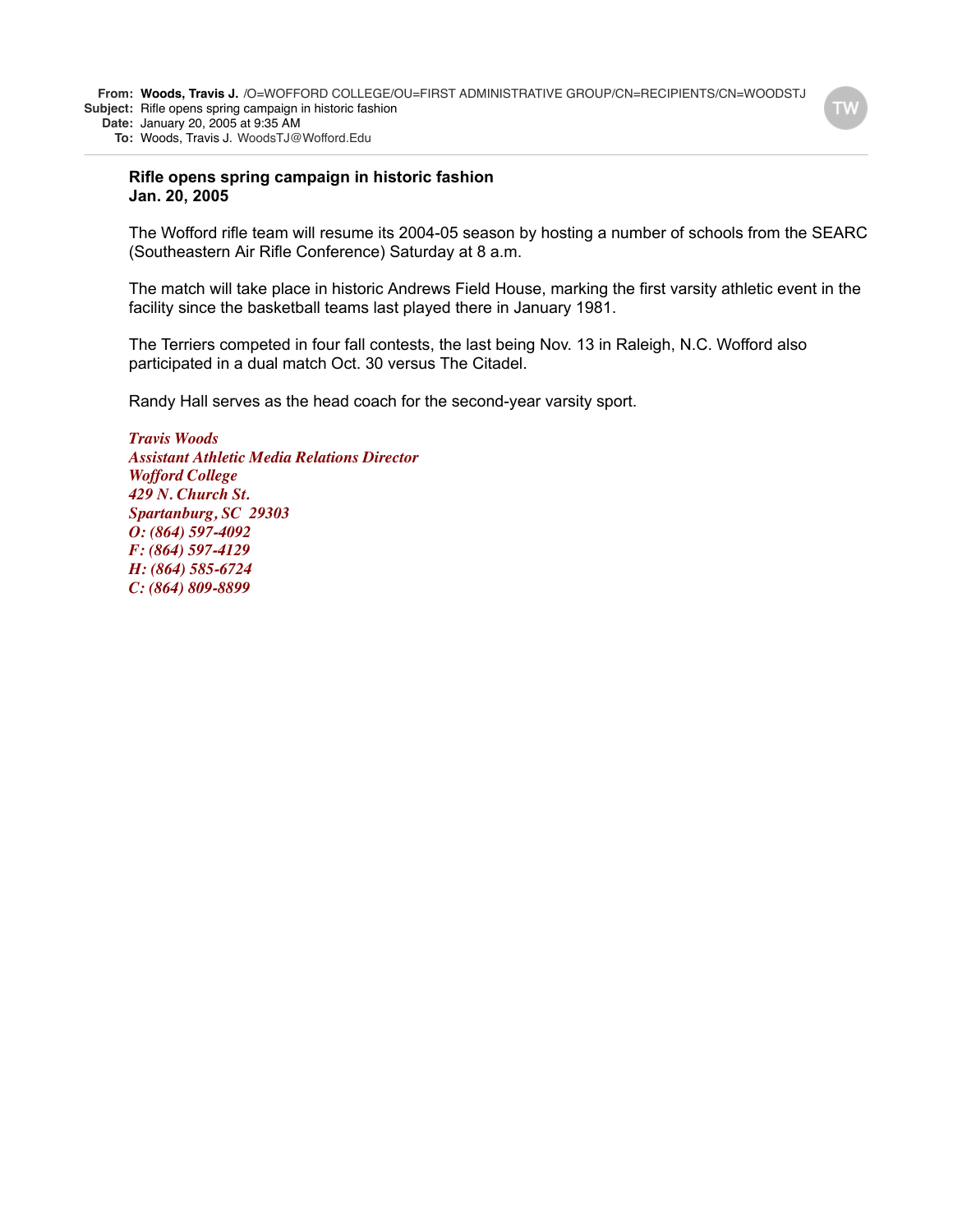#### **Wofford rifle completes historic match Jan. 24, 2005**

Led by a 533 out of a possible 600 from sophomore Cadill Maharaj, the Terrier rifle team completed its third Southeastern Air Rifle Conference (SEARC) match of the season Saturday in historic Andrews Field House on the Wofford campus. The Terriers placed fifth out of the six schools which counted their scores for NCAA purposes. Meanwhile, Wofford finished sixth out of the eight institutions which had scores counting for the SEARC.

Fellow sophomore Nikil Swamy fired a 520 while senior Jennifer Ferguson posted a 512 to complete the Terrier trio counting for both the NCAA and SEARC.

The final Wofford shooter in SEARC competition was junior Josh Kerr, who registered a 503 to give the Terriers a team score of 2,068. Senior Leslie Gilbert posted a 495 to round out the NCAA portion of the match for Wofford. The Terriers completed that section with a tally of 2,060.

Sophomore Paige Matthews also participated and posted a 466.

N.C. State captured the team crown with a tally of 2,263. The Wolfpack's Jennifer Marshall took home the top individual honor with a 578.

Wofford will continue its season with its final regular-season match Feb. 16 at The Citadel. The contest in Charleston, S.C., will also serve as the Collegiate Sectional.

Wofford Individual Scores (out of a possible 600): Cadill Maharaj--533\* Nikil Swamy--520\* Jennifer Ferguson--512\* Josh Kerr--503# Leslie Gilbert--495^ Paige Matthews--466~

\*-Score counted for NCAA and SEARC #-Score counted for SEARC only ^-Score counted for NCAA only ~-Score did not count in team total

Team Scores (SEARC):

- 1. N.C. State--2,263
- 2. Birmingham-Southern--2,261
- 3. The Citadel--2,240
- 4. Clemson--2,181
- 5. Georgia Military--2,089
- 6. Wofford--2,068
- 7. Mercer--1,838
- 8. Augusta State--1,834

Team Scores (NCAA):

- 1. N.C. State--2,263
- 2. Birmingham-Southern--2,261
- 3. The Citadel (men)--2,173
- 4. The Citadel (women)--2,138
- $F$   $M$ nford $\Omega$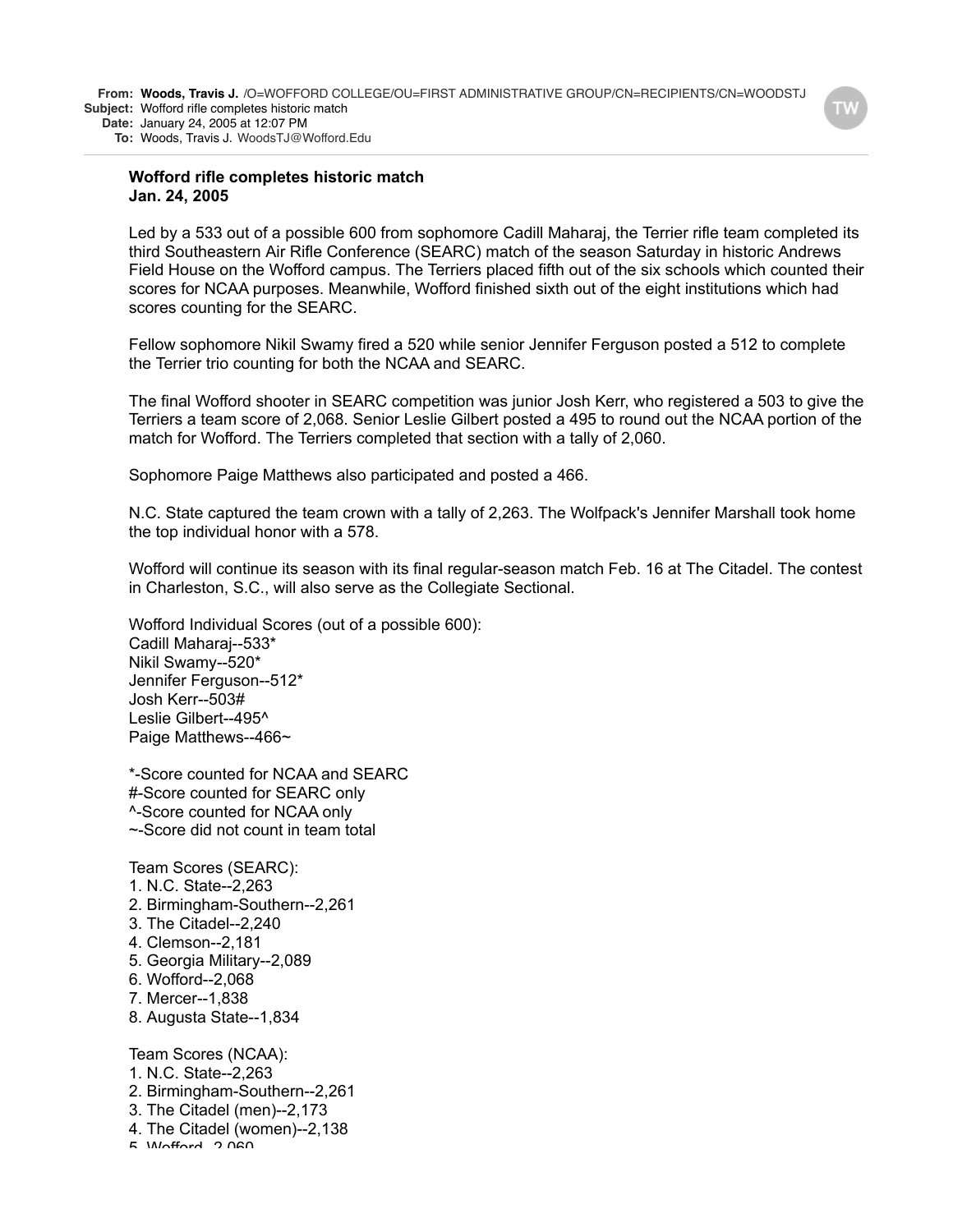5. Wofford--2,060 6. Mercer--1,770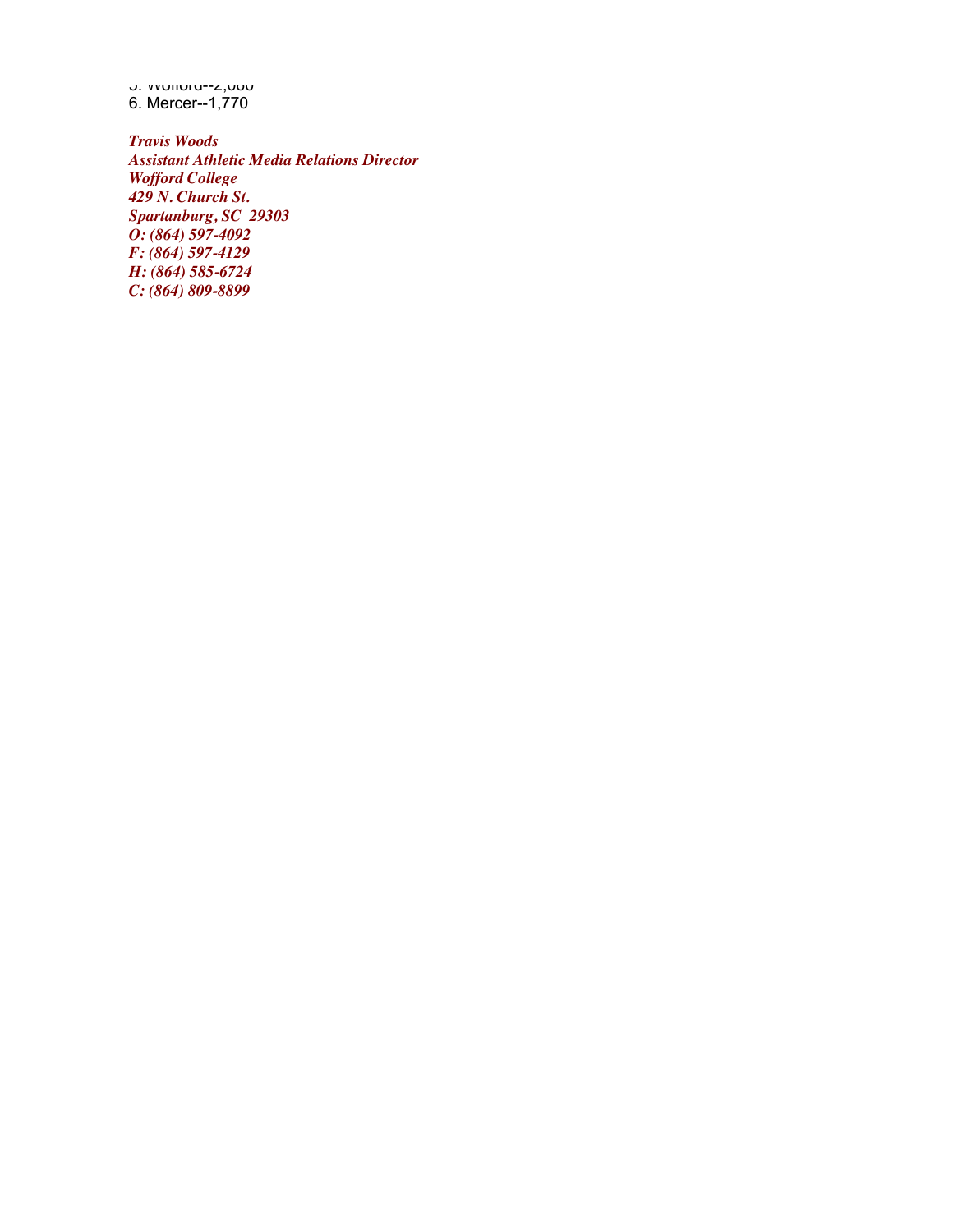#### **Terriers finish second versus The Citadel Feb. 7, 2005**

Senior Jennifer Ferguson (Duluth, Ga.) scored a 545 out of a possible 600 to lead the Wofford rifle team to a second-place finish at The Citadel Saturday in Charleston, S.C. The Terriers finished behind the Bulldogs' women's squad but defeated The Citadel's co-ed team in the three-team match.

Sophomores Nikil Swamy (Aiken, S.C.) and Cadill Maharaj (Mt. Pleasant, S.C.) also posted scores above 500, registering a 526 and 505, respectively.

Rounding out the Wofford team total of 1999 with a 423 was Tyler Stinnett with a 423.

The Terriers will return to Charleston and The Citadel Feb. 16 for their next Southeastern Air Rifle Conference match. The contest will also serve as the Collegiate Sectional.

Wofford Individuals: Jennifer Ferguson--545 Nikil Swamy--526 Cadill Maharaj--505 Tyler Stinnett--423

Team Scores: The Citadel (women)--2229 Wofford--1999 The Citadel (co-ed)--1927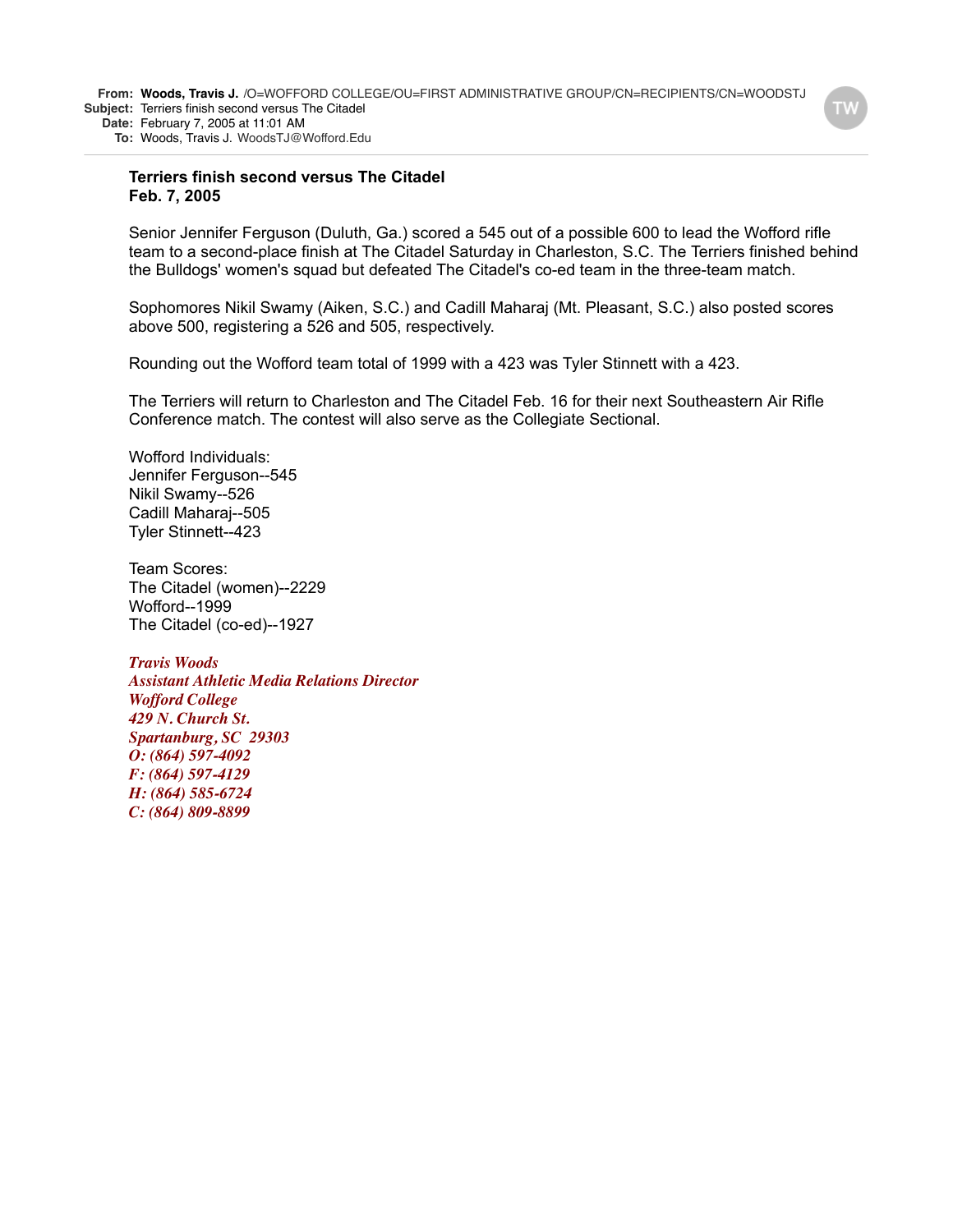**To:** Woods, Travis J. WoodsTJ@Wofford.Edu

### **Wofford rifle finishes fifth at collegiate sectional Feb. 18, 2005**

The Wofford rifle team placed fifth at the collegiate sectional match Saturday hosted by Southeastern Air Rifle Conference (SEARC) school The Citadel in Charleston, S.C. The contest was also a league competition as eight schools, including the Terriers, participated in the match.

Sophomore Paige Matthews fired her career-best score with a 537, including 12 centers. Just behind her were classmates Niki Swamy with a 533 and team-best 15 centers and Cadill Maharaj with a 529 and 13 centers.

Senior Jennifer Ferguson completed the Wofford shooters in the SEARC scoring with a 523 and 12 centers.

Fellow senior Leslie Gilbert tallied a 502 and 10 centers to round out the Terrier quartet with Matthews, Swamy and Maharaj who counted in the NCAA calculations.

Wofford will conclude its season Feb. 26 at the SEARC Championship in Milledgeville, Ga. The event will be hosted by Georgia Military College.

Wofford Individuals: Paige Matthews--537, 12 centers<sup>^</sup> Nikil Swamy--533, 15 centers\* Cadill Maharaj--529, 13 centers\* Jennifer Ferguson--523, 12 centers\* Leslie Gilbert--502, 10 centers#

^-counted in SEARC scoring only \*-counted in both SEARC and NCAA scoring #-counted in NCAA scoring only

SEARC Team Scores: Birmingham-Southern, 2280 The Citadel, 2271 Clemson, 2211 North Georgia, 2185 Wofford, 2122 Georgia Military, 2078 Augusta State, 1974 Mercer, 1956

NCAA Team Scores: Birmingham-Southern, 2280 The Citadel (co-ed), 2240 The Citadel (women), 2222 The Citadel (men), 2205 Wofford, 2087 Mercer, 1956

*Travis Woods Assistant Athletic Media Relations Director Wofford College 429 N. Church St.*